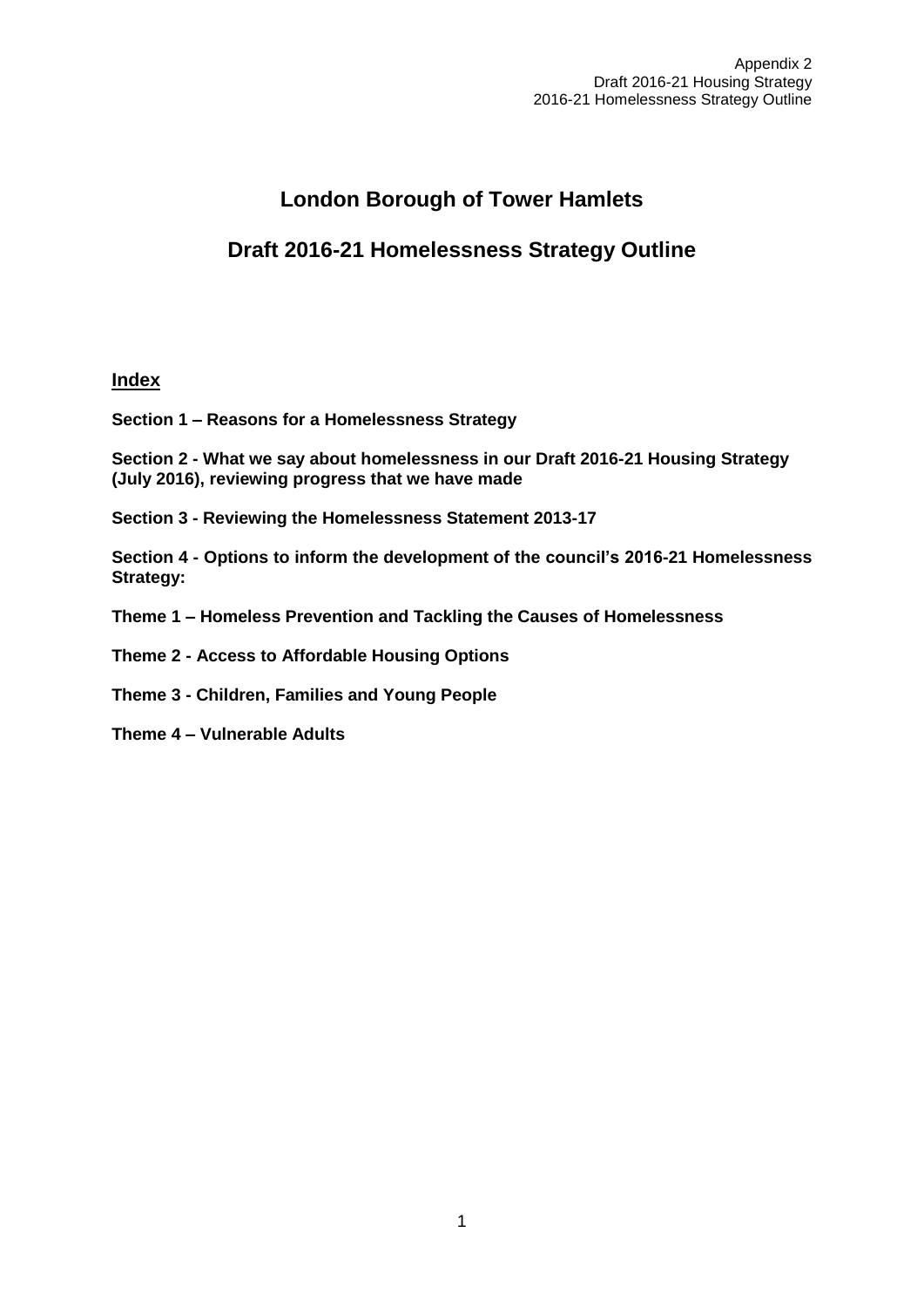# **Section 1 – Reasons for a Homelessness Strategy**

#### **Introduction**

A local authority with housing responsibilities – a local housing authority – under the 2002 Homelessness Act may carry out a homelessness review for their district and following that may formulate and publish a homelessness strategy based on the results of that review. It is expected that such strategies should be refreshed every 5 years.

Tower Hamlets Council previously adopted a *Homelessness Statement 2013 to 2017* which set out the council's approach to both addressing homelessness needs as defined by legislation – meeting its statutory duties - and what advice and support it was able to give to help prevent homelessness.

The council has decided to adopt a new 2016/21 Housing Strategy which sets out in broad terms the council's broad approach to housing in its area. In connection with this, the council has decided to refresh its *Homelessness Statement 2013 to 2017*, building on what has been achieved; introducing new policy actions; and aligning the new document with the council's new housing approach. An important document to read in conjunction with this document is the Common Housing Register Allocation Scheme (also being refreshed in 2016) which sets out in more detail how the council and its registered provider partners intend to meet its statutory homelessness duties.

## **National Policy – Legislation and Guidance**

In addition to the statutory requirements of the Housing Act 1996 as amended by the Homelessness Act 2002, the government from time to issues guidance, for example on allocations, and also information on how local housing authorities can address specific issues, such as rough sleeping. Also published are Regulations that set out in more detail the requirements of legislation.

The Localism Act 2011was intended to allow local authorities more flexibility when managing or allocating accommodation. The provisions included the power for local authorities to discharge their full homelessness duty by providing suitable private rented accommodation for people who applied after November 2012, regardless of whether the homeless person agrees.

An important document for consideration when framing the housing allocation scheme is the *DCLG Allocation of accommodation: guidance for local housing authorities in England (June 2012)*. This makes clear that people who are homeless should be given reasonable preference – a head start on some other applicants - when determining housing priorities.

The government also published a V*ision to end rough sleeping: No Second Night Out nationwide* (July 2011) which sets out sets six commitments related to people who sleep rough which are focused on:

- Helping people off the streets
- Helping people to access healthcare
- Helping people into work
- Reducing bureaucratic burdens
- Increasing local control over investment in services
- Devolving responsibility for tackling homelessness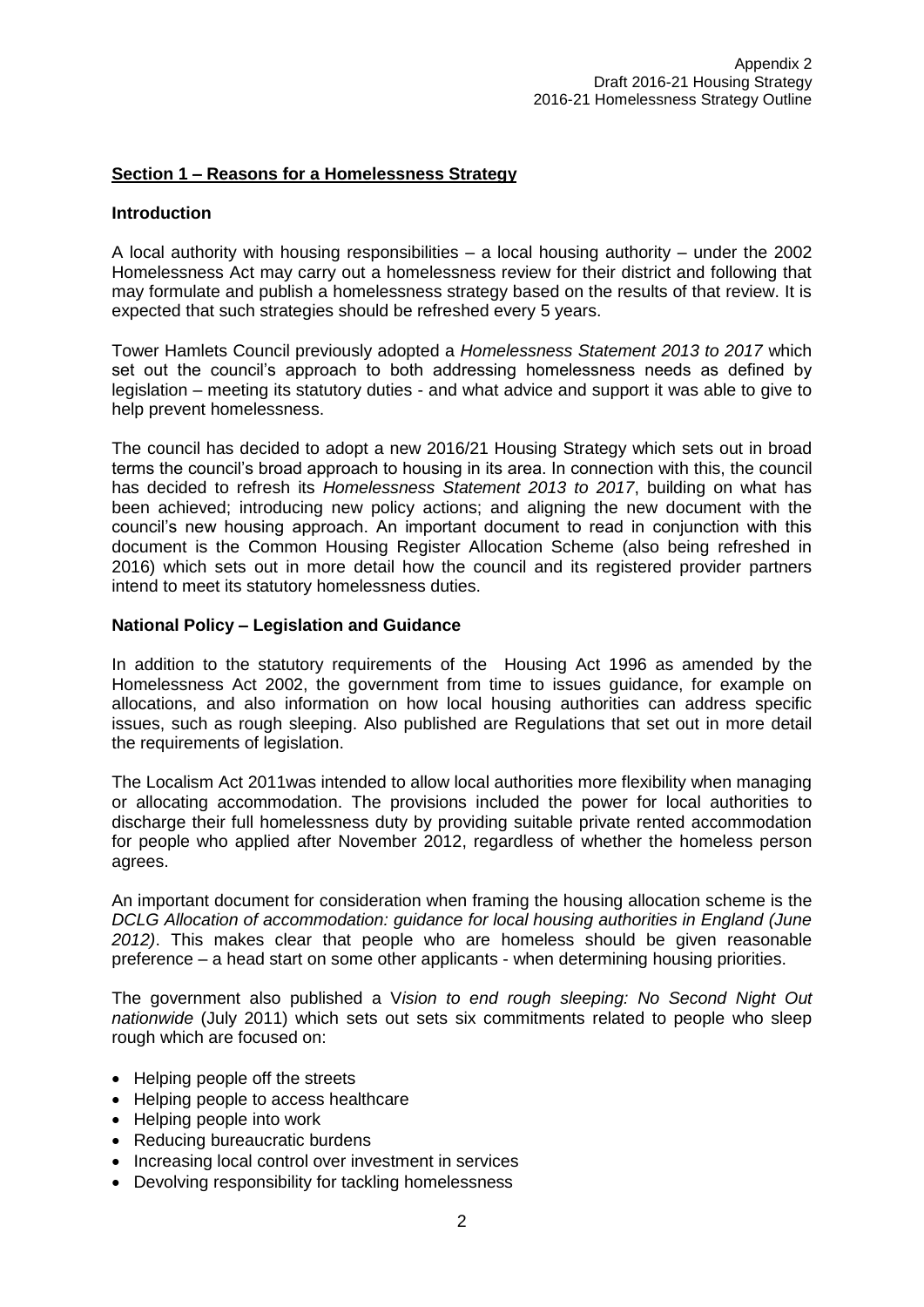The principle behind No Second Night Out is that a person's or household's housing crisis may mean they are homeless for one night, but that there should be a sufficiently wide ranging, flexible suite of services available from local authorities that ensure that they are not roofless for a second night.

The government published *Making every contact count: a joint approach to preventing homelessness (2012)* which stated that:

*Effectively preventing homelessness goes beyond addressing immediate housing needs and requires a sustained commitment across all agencies to address the underlining causes of homelessness. These are often: unemployment, low skills levels, substance misuse, mental health issues, crime and dysfunctional family background.*

The document highlighted the need to recognise that homelessness is often one symptom of a wider range of challenges applicants are facing and that such needs need to be met in a holistic fashion. This involves a considerable degree of cross departmental and inter-agency working and happens on a regular basis and it's clear that this kind of working is likely to increase.

For the future, it is expected that the government will be placing a homelessness prevention duty on local housing authorities in England replicating the duty adopted in Wales. Whilst this duty is not in place, this appears to be the direction of travel of national policy and the council will need to be giving early thought to how this requirement can be met at a time of increasing homelessness demand and diminishing resources. The council already provides assistance to non-priority homeless households on a discretionary basis, which closely mirrors the Welsh system. Subject to the detail of future legislation, if this responsibility becomes statutory, there are likely to be additional costs associated with the services required.

# **Regional Policy - Homes for London – The London Housing Strategy (June 2014)**

The Mayor of London has a statutory duty to publish and consult on a housing strategy for the capital, which needs to be aligned with his London Plan. The current strategy was adopted by the previous Mayor of London, Boris Johnson, and the council expects the recently elected Mayor, Sadiq Khan, to set in train a process to revise the current document.

There are two specific policy commitments homelessness which centre on working with boroughs to reduce rough sleeping and promoting the use of NOTIFY and the pan-London inter-borough accommodation agreement when placing homeless households in out of borough accommodation. The council will continue to help deliver the two policy commitments set out in the current housing strategy and will work with the new Mayor on new strategy and policy commitments designed to reduce homelessness and rough sleeping.

# **In conclusion**

Ultimately, a sustained increase over the medium to long term in the provision of affordable rented accommodation (and associated supported housing) would lead over time to a reduction in reported homelessness. The amount of funding available to support the delivery of affordable rented housing supply across the capital is likely to fall given the government's commitment to supporting low cost home ownership accommodation. The situation is further exacerbated by trends in the private rented market.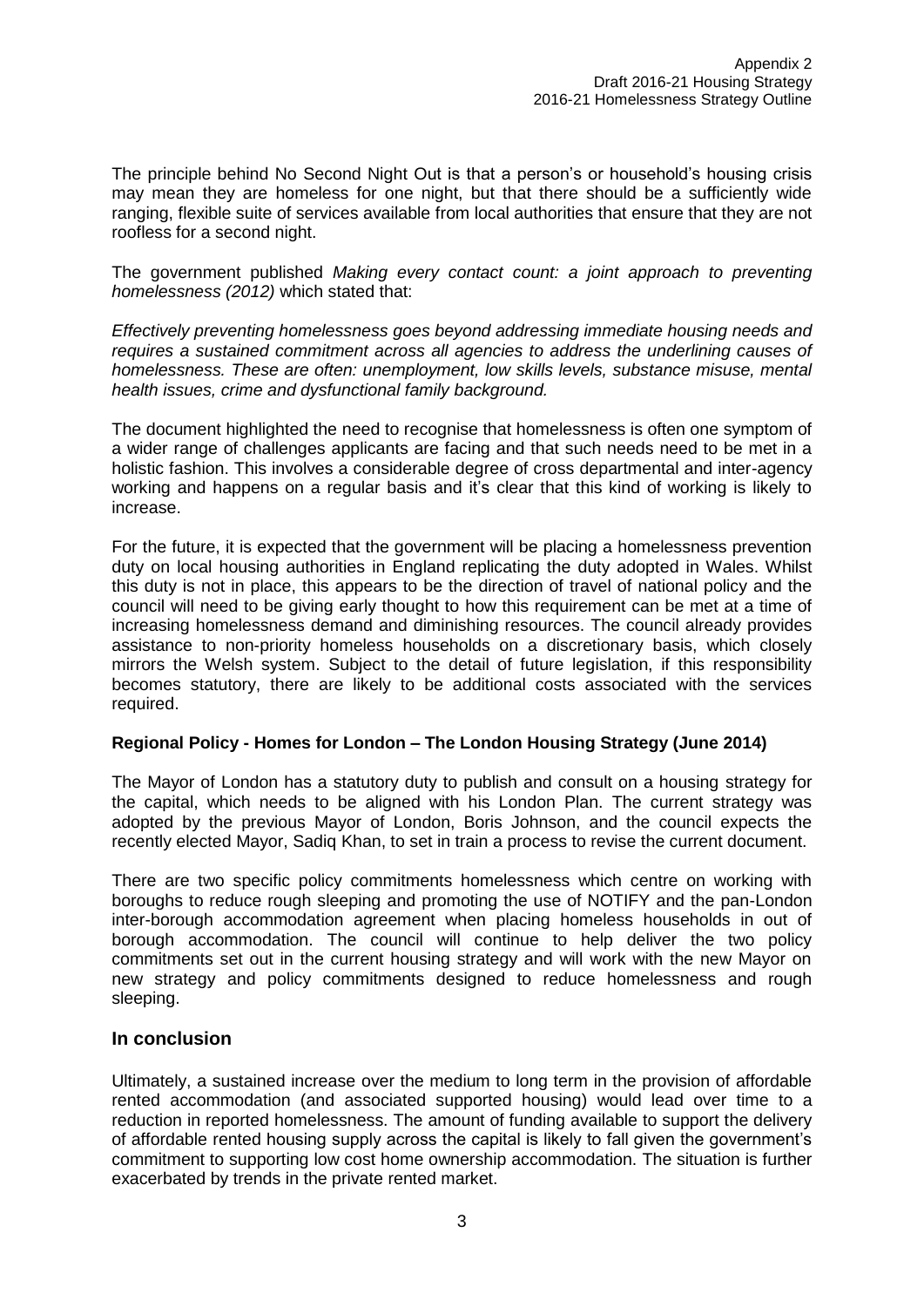The ending of Assured Shorthold Tenancies in the private rented sector has become the main cause of homelessness in London. This, combined with the fact that local housing allowance has been frozen since 2011 at a time when private rents in London have increased substantially has meant the private rented sector is an increasingly unaffordable and unsustainable housing option for people who are on average or low incomes and threatened with homelessness. This in turn is likely to result in homelessness continuing to have an upward trajectory.

The council has also struggled to procure affordable private sector temporary accommodation to fulfil its statutory duties to homeless households, resulting in a substantial increase in the cost of temporary accommodation to the general fund. Nevertheless there are occasions when suitable, affordable private sector options arise which can help prevent or relieve homelessness.

Given the availability of affordable private rented accommodation is likely to diminish, unless local housing allowance and temporary accommodation subsidy are increased to more closely match market rents, the council needs to actively plan for a future with the objective of diversifying the supply of temporary accommodation thereby reducing the dependence on expensive PRS stock and achieving an affordable pipeline of accommodation for the prevention and relief of homelessness. This will mean:

- Reviewing what accommodation we have access to now
- Creating our own portfolio of temporary accommodation and taking a strategic view on which areas this accommodation should be located
- Increasing the use of general needs accommodation for temporary accommodation purposes
- Securing our own emergency accommodation to reduce and ideally end the use of bed and breakfast accommodation
- Ensuring that available accommodation is allocated on need, and that the Council exercises its powers and ensures its lettings policy enables an annual reduction in the number of households in temporary accommodation.
- Proactively monitoring the financial welfare of households who are likely to be impacted by the benefit cap to prevent homelessness

This homelessness strategy is about how the council intends to meet the local impact of this trend. This will involve considering a range of permanent and temporary housing options described later in this document to meet these needs, both in the borough and outside it.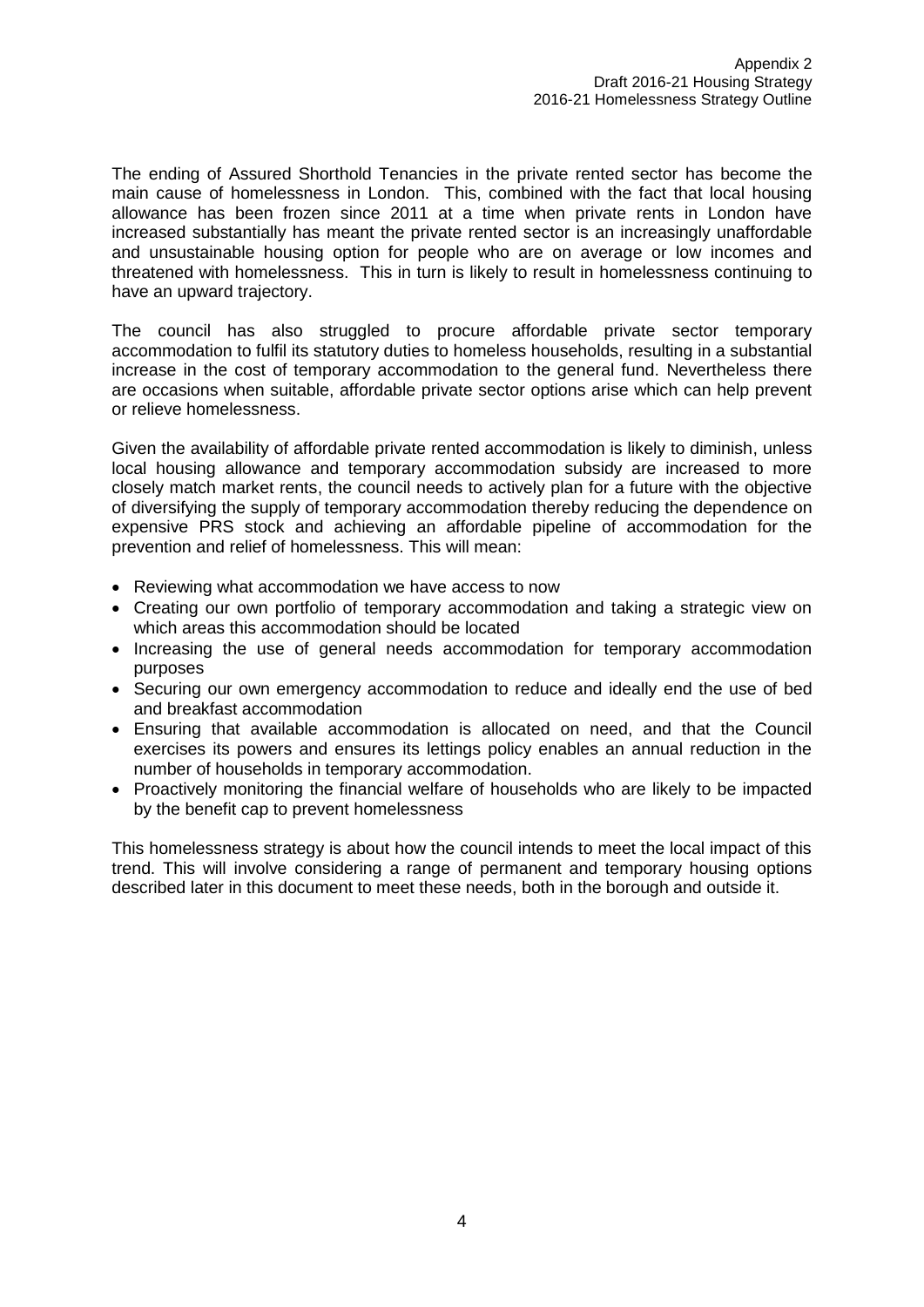## **Section 2 - What we say about homelessness in our Draft 2016-21 Housing Strategy (July 2016) and reviewing progress that we have made**

The Draft 2016-21 Housing Strategy sets out the following on its approach to homelessness.

# *Homelessness Strategy*

*The council currently has in place a Homelessness Statement 2013 to 2017 which sets out our approach to preventing and reducing homelessness focused on:* 

- *Homeless prevention and tacking the causes of homelessness*
- *Access to affordable housing options*
- *Children, families and young people*
- *Vulnerable adults*

*Many aspects of this document are still relevant particularly those related to partnership working and prevention but over the next 12 months we will consider what other options are available to prevent and meet homelessness demand. These will include:* 

# - *Use of Temporary accommodation for homeless families*

*The Homelessness Strategy will also need to consider the options to reduce the number of homeless households from Tower Hamlets who are currently in temporary accommodation. At present there are around 2,000 households in temporary accommodation, of whom over 1,000 are outside the borough. Over 200 households are in bed and breakfast accommodation.*

*This form of accommodation creates uncertainty and upheaval for residents and is becoming increasingly expensive for the Council to procure, with suitable accommodation proving too expensive in borough resulting in more households being placed in outer London and beyond.*

*The Council needs to agree how best to tackle this problem with potential solutions including:*

- *developing its own temporary accommodation as set out above*
- *using existing permanent council and registered provider properties for short term homeless housing,*
- *continuing to use homes temporarily on estates that are being decanted for regeneration*
- *continue publishing under what circumstances it will place households outside of the borough*
- *buying back ex-Local Authority homes sold under the Right to Buy*

We will update the homelessness document to reflect progress over the past 3 years and will *engage fully with all partners in 2017 to develop a further 4 year action plan to continue to tackle homeless. There will be an emphasis on ensuring the most vulnerable and marginalised groups who face homelessness can continue to be assisted linking their support into their health needs, education and employment chances and overall wellbeing.*

*Progress since 2013 includes:*

- *No wrong door Project*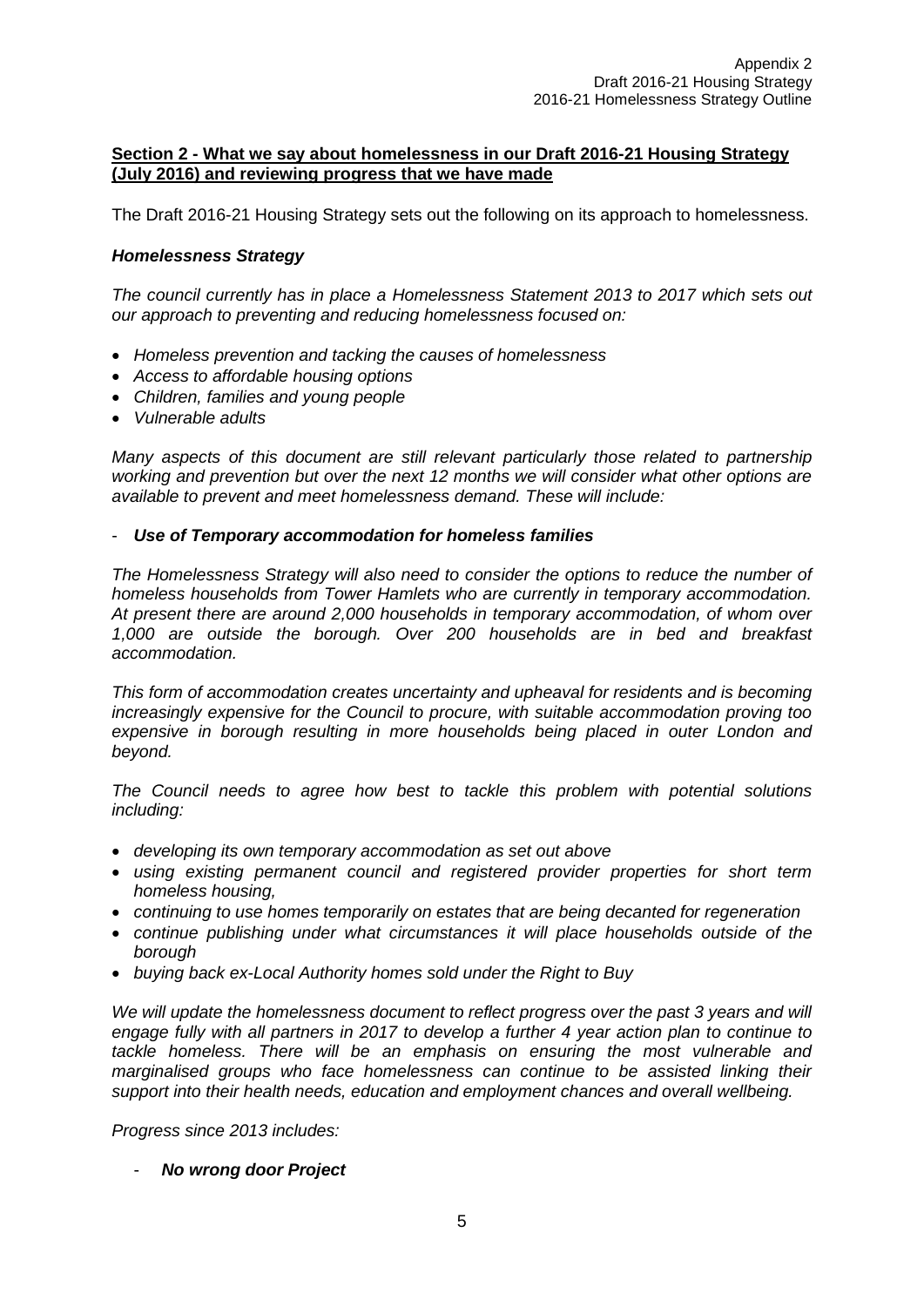*The Council's Housing Options service introduced its innovative programme – called No Wrong Door to ensure that customers can access all the services they need to help resolve their housing problems from one point of contact rather than having to navigate their way through lots of different agencies themselves.* 

*The Council's Housing Options service has been transformed to offer more help to those threatened with homelessness or needing housing advice. Instead of being able to simply offer advice on housing options, staff are working closely with other agencies so as to be able to offer information on a comprehensive range of services that help with problems that often cause homelessness or housing difficulties. This includes money advice, debt counselling, landlord and tenant mediation, specialist legal advice, help in accessing education and training, help in seeking work, access to child care and our Children's Centres.* 

*Our Housing Options staff can make referrals to other agencies to ensure clients get the help they need, and some support services are now operating from Albert Jacob House in Bethnal Green E2 the where Housing Options staff are based.* 

## - *Overview and Scrutiny Commission recommendations*

*The Overview and Scrutiny Commission held a review of the Homelessness Services and produced 17 recommendations for consideration by the Housing Options Team. These recommendations are being addressed by the service and will either be implemented at an operational level or through the revised Homelessness Statement.* 

#### - *Hostel Commissioning Plan*

*The Council is developing a Hostel Commissioning Plan (HCP) 2016-2019 which is subject to approval by the Mayor in July 2016.*

#### - *Homelessness Partnership Board*

*The Council will reform its Homelessness Partnership Board drawing on the expertise of Housing Association, voluntary sector and other statutory partners such as the health services to oversee the production, delivery and monitoring of the action plan.*

*Action 11: Refresh our Homelessness Statement and align it with the 2016-21 Housing Strategy.* 

*Action 12: Reconvene the Homelessness Partnership Board*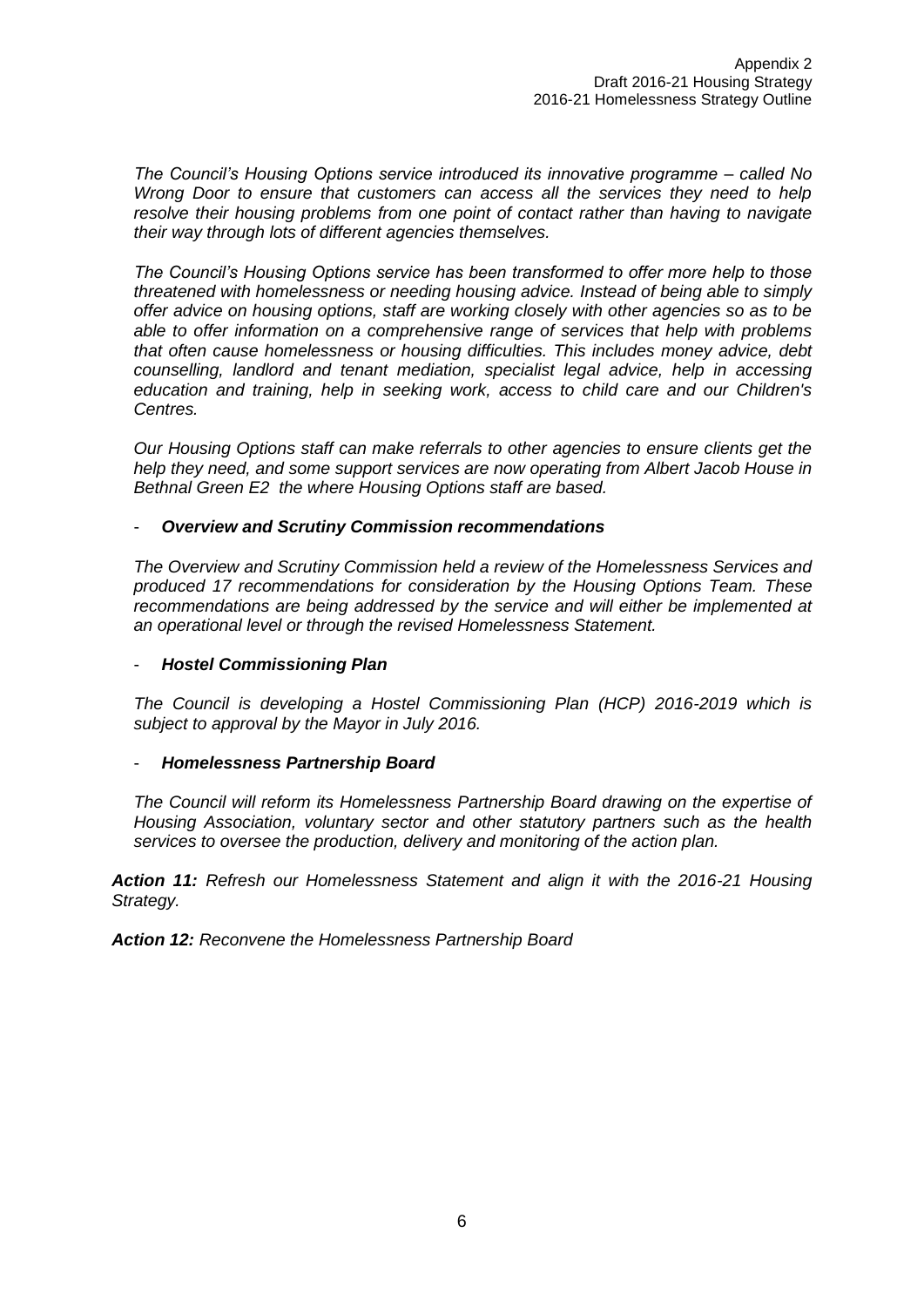# **Section 3 – Reviewing the Homelessness Statement 2013-17**

The council currently has in place a *Homelessness Statement 2013 to 2017* which sets out our approach to preventing and reducing homelessness focused on:

- Homeless prevention and tacking the causes of homelessness
- Access to affordable housing options
- Children, families and young people
- Vulnerable adults

Many aspects of this document are still relevant particularly those related to partnership working and prevention but over the next 12 months we will consider what other options are available to prevent and meet homelessness demand. In addition this strategy will also review the Council's approach to meeting its statutory accommodation duties to homeless households as set out above.

There will be an emphasis on ensuring the most vulnerable and marginalised groups who face homelessness can continue to be assisted linking their support into their health needs, education and employment chances and overall wellbeing.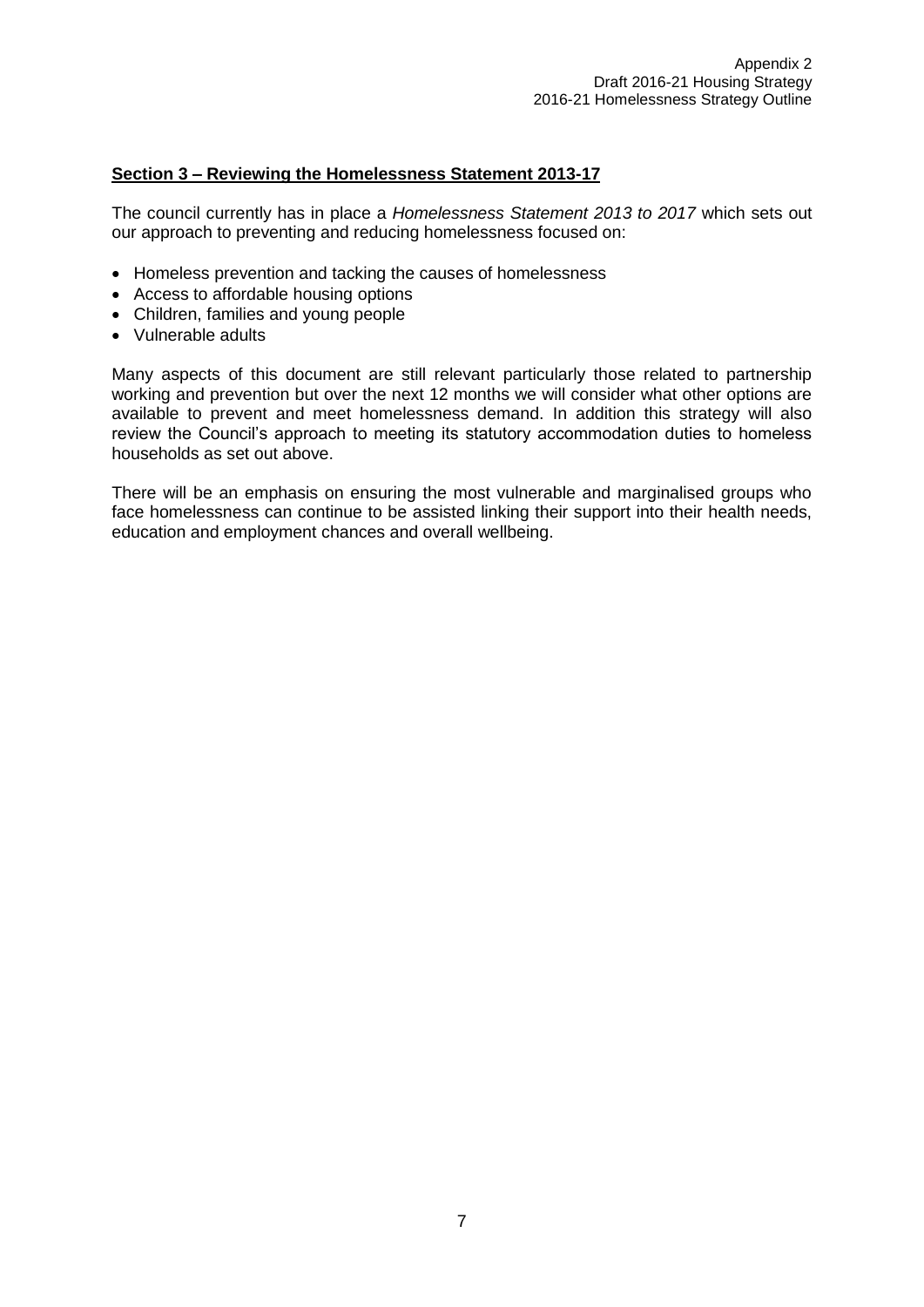## **Section 4 - Options to refresh the current Homelessness Statement to inform the development of the council's 2016-21 Homelessness Strategy**

The themes to the council's approach are based on those previously adopted in the Homelessness Statement adopted in 2013. In that document was set out our overall approach to meeting homelessness needs and preventing its causes in the borough.

## **Aim**

The overall aim of the statement is to tackle and prevent homelessness in Tower Hamlets. This includes:

- Preventing homelessness
- Supporting those who are homeless or at risk of homelessness
- Providing accommodation for homeless households

An important additional tenet to the final Homelessness Strategy will be a stronger focus on:

• Reducing the net number of people in Temporary Accommodation

## **Principles**

Throughout discussions with partners there were common ways of working highlighted as being crucial to our achievements thus far as a partnership, and would be even more important in light of the new challenges and opportunities facing the borough. These ways of working have been grouped into three interdependent principles. These principles are intended to guide how we work together as partners, and as individual organizations, to prevent homelessness and provide services for homeless people. They are based on a recognition that the causes of homelessness are complex and multifaceted and therefore need a multifaceted approach. The principles are:

- Multi-agency working
- Early intervention
- Building resilience

An additional principle for the Homelessness Strategy that is finally adopted is:

• Increased property interventions

This has been added because the council needs to diversify its temporary accommodation portfolio and reduce the general fund costs associated with the supply of temporary accommodation.

*Multi-agency working* - The Homelessness Strategy is a partnership statement: multi-agency working is therefore paramount to the implementation of the statement. Taking a multiagency approach to service provision is about agencies working together to better understand the needs of, and achieve the best possible outcomes for, families and individuals. As a partnership this will require us to actively share and make better use of information, expertise and resources to provide seamless, holistic services for homeless people and those at risk of being homeless.

*Early Intervention* - There is a growing body of evidence at the national and local level pointing to the importance of intervening early to improve outcomes for service users and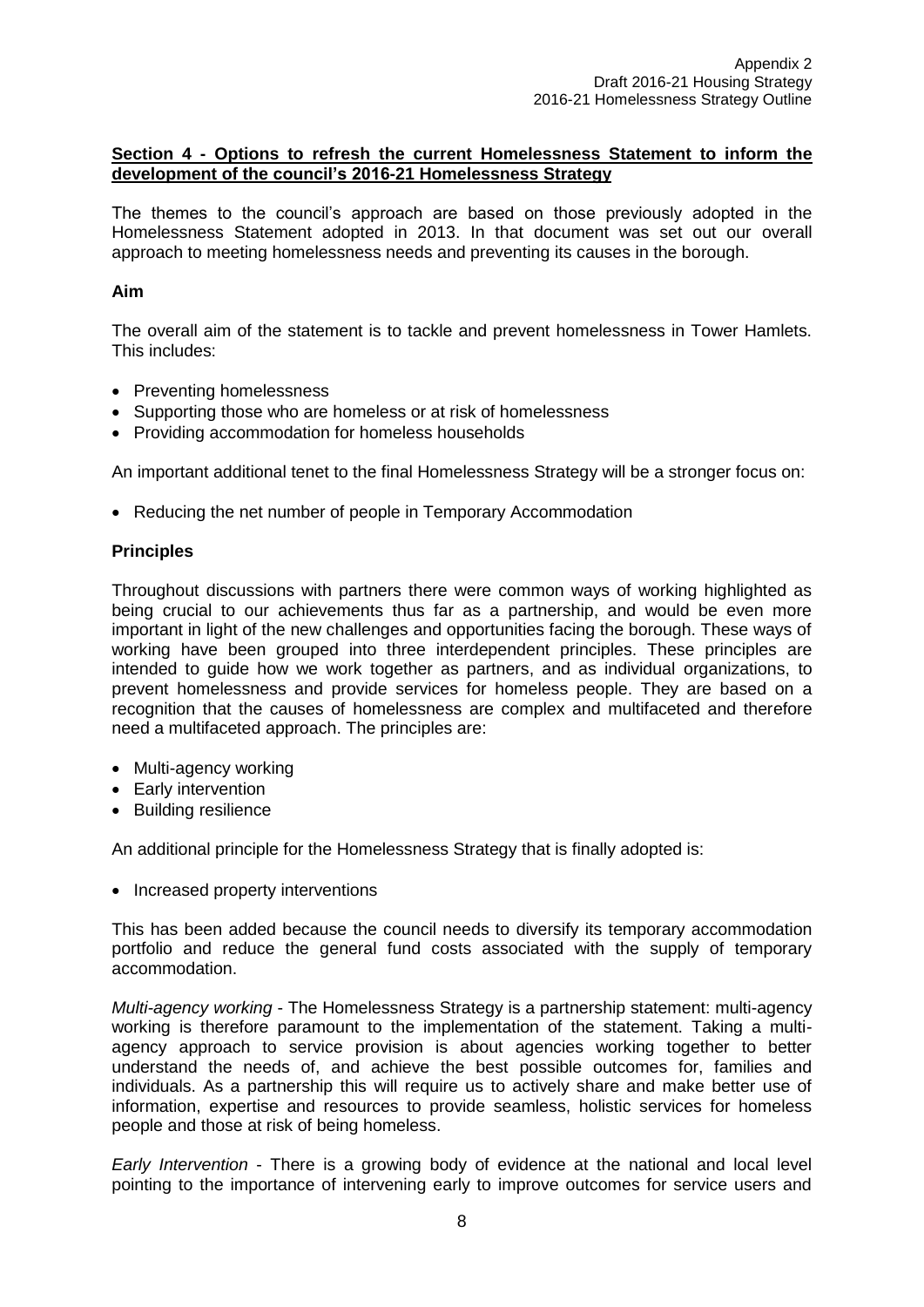reduce costs to services. As a partnership, we are committed to taking a proactive approach to homelessness and moving away from simply reacting to crisis, both from a preventative perspective as well as in providing support services for homeless households.

*Building resilience* - The weakening of welfare support and a continuingly challenging economic climate will place increasing pressures on households and the ability of services to respond to growing needs. A key aspect of our approach to homelessness needs to centre on assisting people to be better able to assist themselves and take control over their own lives.

It is a commitment by partners to support and empower people and families to develop the skills, competencies and resources needed to successfully respond to challenges, be they economic, social or personal, and avoid reaching crisis point. It therefore requires a recognition and understanding of the multi-dimensional issues that make it difficult for people to cope with life events.

*Increased property interventions* – Means the council increasing and widening its portfolio of affordable temporary accommodation.

## **Themes**

Using the findings from the evidence base and consultation with agencies, four key themes or strategic objectives have been identified as the basis of structuring the new Homelessness Statement, each with its own thematic objectives:

- Focus on homeless prevention and tackling the root causes of homelessness
- Access to affordable housing options
- Children, families and young people
- Supporting vulnerable adults

In diagrammatic terms, the approach can be illustrated as follows:

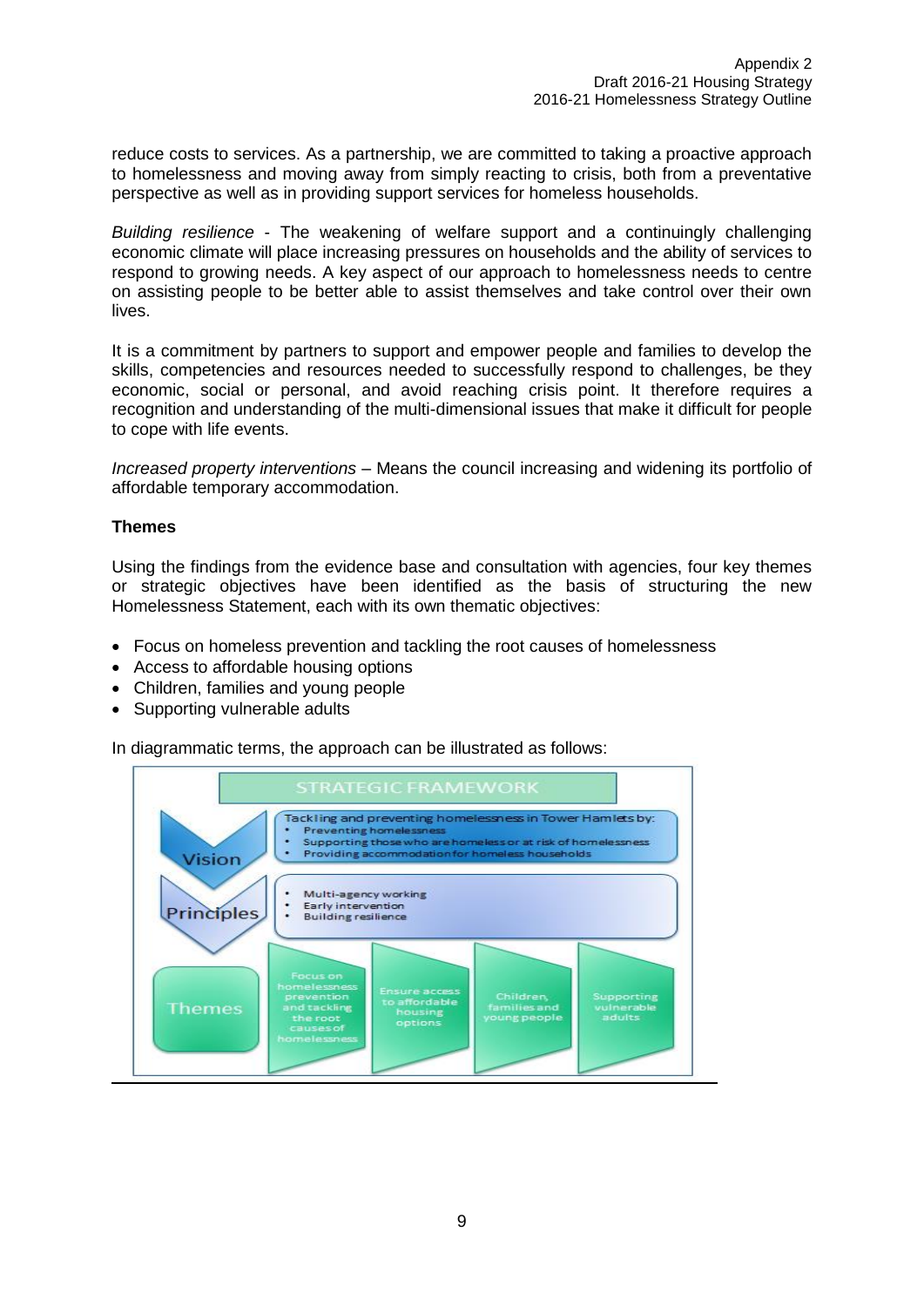# **Theme 1: Homeless Prevention and Tackling the Causes of Homelessness**

## **Objectives**

## **Provide quality, timely and accessible information and advice focused on homeless prevention and support by:**

- Ensuring that there is clear and consistent information at all key contact points for homeless households and those at risk of being homeless.
- Improving the quality and accessibility of housing and homelessness advice services and pathways.

## **Support people to remain in their homes by:**

- Working proactively with social and private landlords to identify and support people at risk of losing their homes and assist tenants to maintain their tenancies.
- Providing advice and support for people at risk of losing their homes.
- Providing financial inclusion and income maximization advice and support for residents, particularly those at risk of losing their homes.
- Mitigating where possible the impact of welfare reform on homeless and formerly homeless people.

## **Address the root causes of homelessness as part of a partnership approach to tackling worklessness and exclusion by:**

- Providing employment support and pathways to employment for households at risk of homelessness and exclusion.
- Strengthening strategic commitment and joint working on homelessness prevention and exclusion.
- Making better use of information and intelligence across the partnership to tackle homelessness and exclusion.

#### **Theme 2: Access to Affordable Housing Options**

#### **Objectives**

#### **Increase the supply of housing across all tenures by:**

- Working in partnership with housing providers and developers, to continue to provide new affordable homes.
- Identifying potential funding opportunities to develop new council homes.
- Bringing empty properties back into use.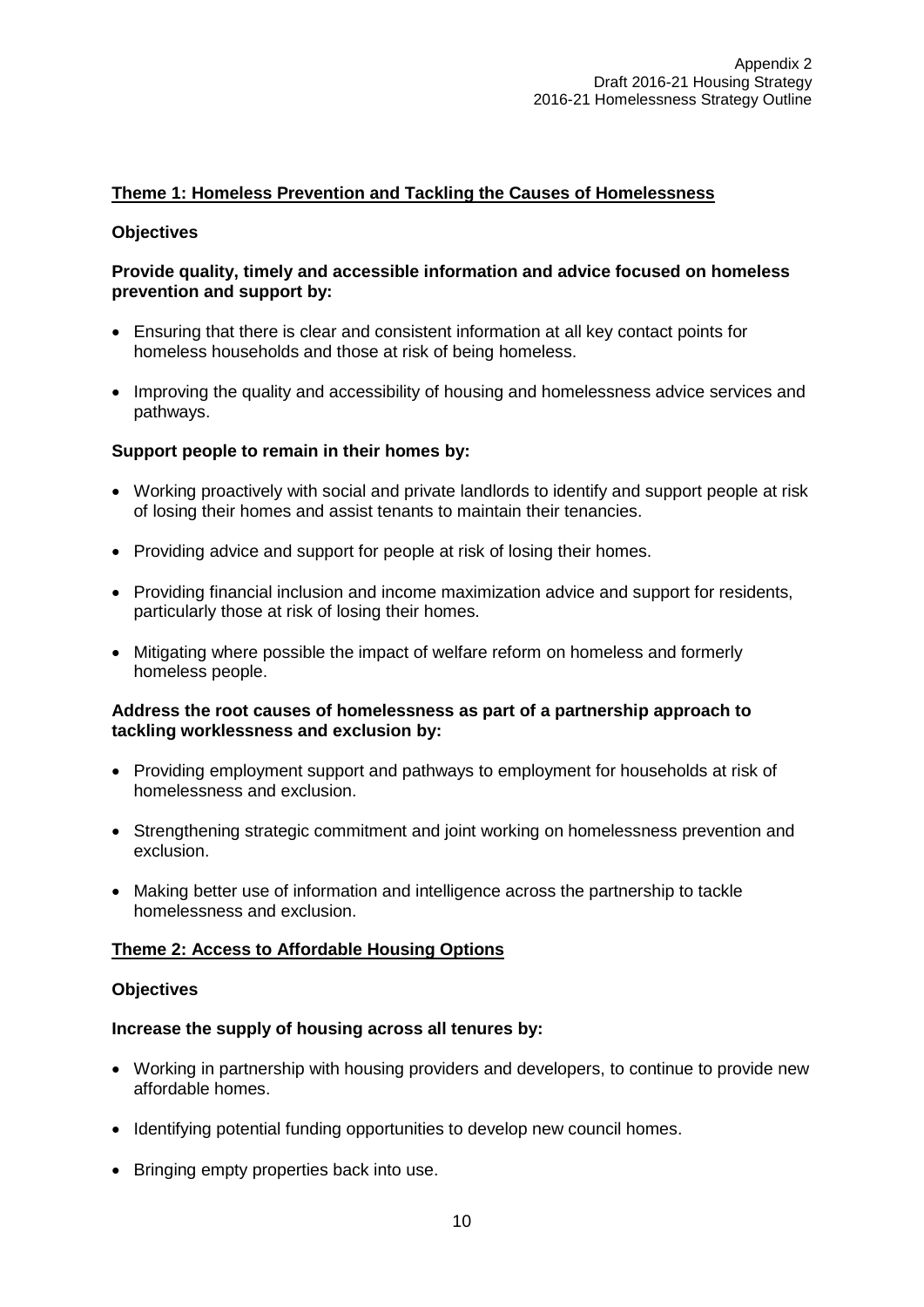# **Develop innovative and sustainable housing options in the private sector by:**

- Improving the accessibility of the private rented sector as a continued opportunity to prevent homelessness, recognising that caps on Housing Benefit allowances influence affordability considerations
- Ensuring that the private sector offers safe and good quality housing options
- Creating a council-owned housing company to provide accommodation including both new build homes and existing properties.

#### **Maximise the use of the existing social housing stock by:**

- Ensuring that the common housing register allocation scheme reflects need and availability of accommodation
- Using general needs social housing as temporary accommodation

## **Ensure that there is a sufficient supply of appropriate temporary accommodation and reduce the time spent in temporary accommodation by:**

- Developing a sustainable approach to procuring temporary accommodation.
- Supporting homeless households in temporary accommodation to secure settled accommodation.
- Adopting a Hostel Commissioning Plan for 2017-20 (subject to approval by the Mayor).
- Exploring the potential of purchasing accommodation to meet emergency housing need.
- Developing a portfolio of affordable temporary accommodation.

#### **Theme 3: Children, Families and Young People**

#### **Objectives**

In order to prevent families and young people becoming homeless, and provide appropriate support packages for those who do, we will:

## **Prevent homelessness among families and young people as part of an integrated approach to youth and family services by:**

- Improving joint working across agencies to focus on homelessness prevention and early intervention for families and young people.
- Improving the use of mediation and respite to address family breakdown as a cause of homelessness.